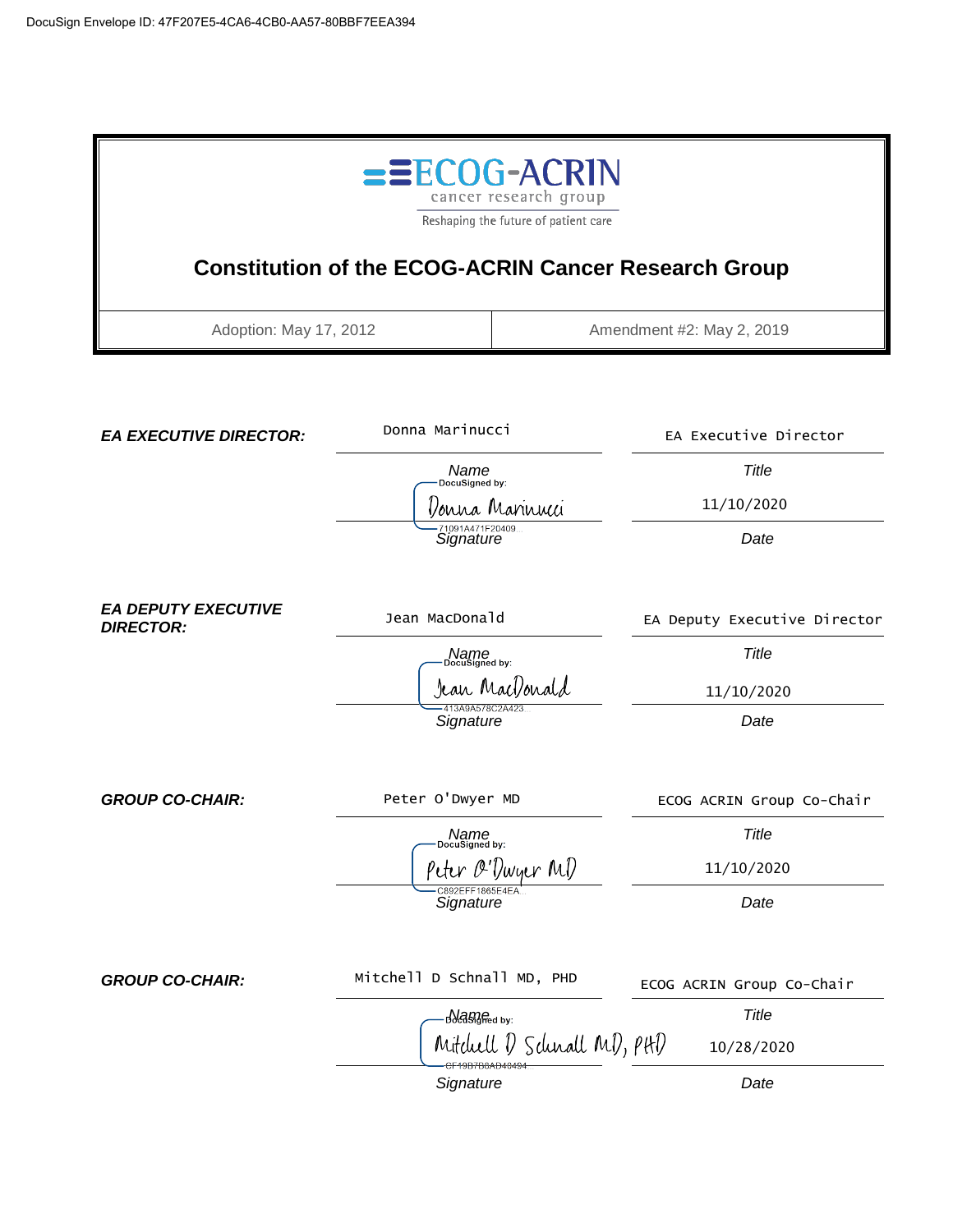

Reshaping the future of patient care

# **Constitution** *of the*  **ECOG-ACRIN Cancer Research Group**

**Adoption: May 17, 2012**

#### **Amendment #1: effective September 12, 2016**

*Align governance with National Cancer Institute (NCI) National Clinical Trials Network (NCTN) requirements, codify membership classifications, establish a Group Co-Chair succession plan, and replace outdated terminology*

#### **Amendment #2, effective May 2, 2019**

*Establish merit-based voting privileges for NCI Community Oncology Research Program (NCORP) sites (Article IV, Section 5)*

## **Articles:**

- **I. Preamble**
- **II. Name**
- **III. Organization**
- **IV. Membership**
- **V. Central Offices**
- **VI. Committees**
- **VII. Governance**
- **VIII. Meetings**
- **IX. Elections and Recall**
- **X. Manuscript and Abstract Authorship**
- **XI. Amendments**
- **XII. Ratification**
- **XIII. Parliamentary Authority**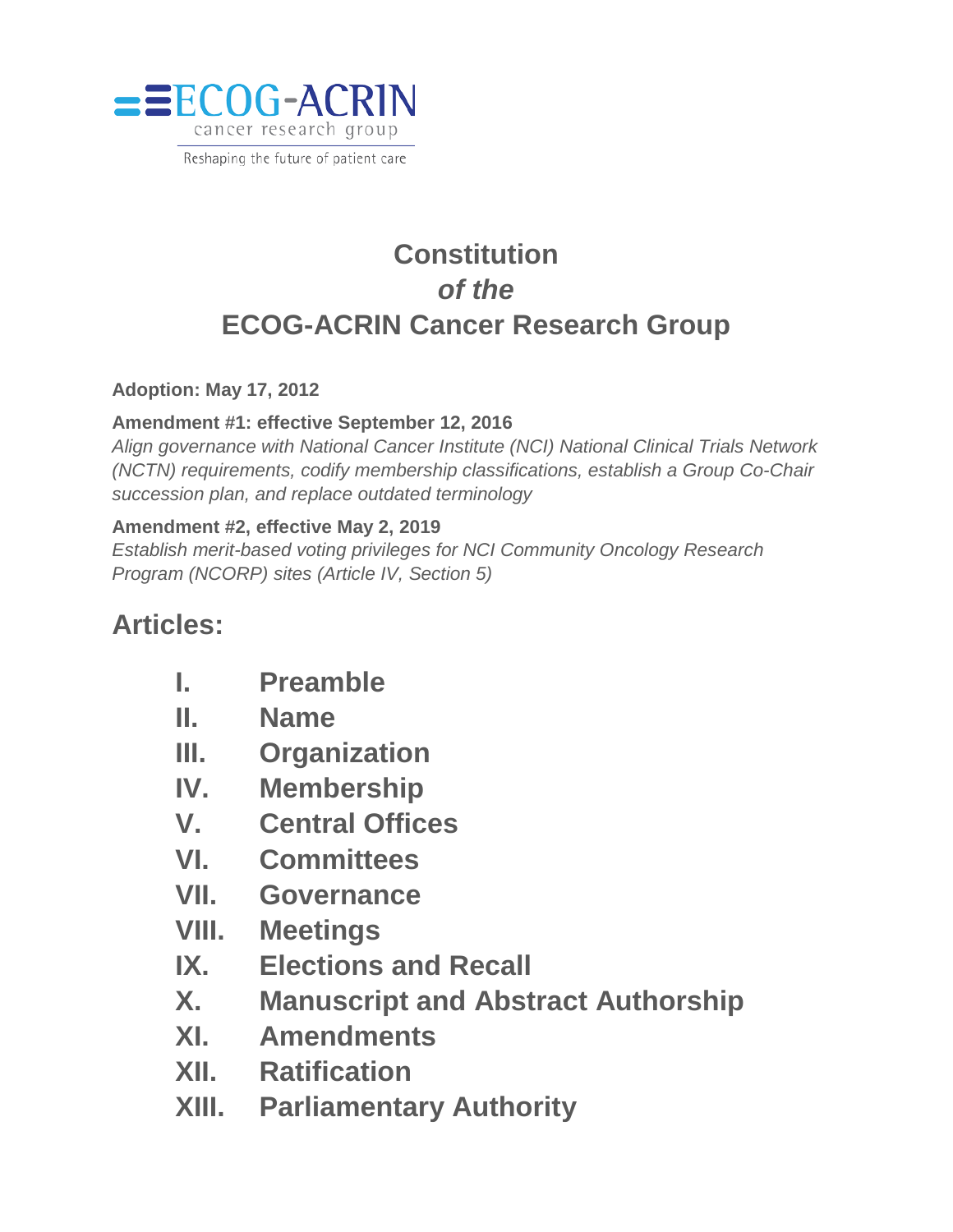## **Article I Preamble**

The ECOG-ACRIN Cancer Research Group is a multidisciplinary organization comprised of a clinical research and basic science infrastructure, physicians, healthcare professionals, scientists, and other individuals devoted to performing research spanning the cancer care pathway through studies of prevention, early detection, diagnosis, treatment, patient-centered outcomes and associated correlative science, including the development of cancer-related biomarkers, in order to reduce the burden of cancer and improve the quality of life and survival of cancer patients.

This constitution is designed to acknowledge the history, structure, and complementary strengths of the two founding organizations—the Eastern Cooperative Oncology Group and the American College of Radiology Imaging Network's Oncology Program—which merged into a single unified structure and adopted this constitution on May 17, 2012.

## **Article II Name**

This organization shall be called the ECOG-ACRIN Cancer Research Group.

## **Article III Organization**

The organization, under the leadership of two Group Co-Chairs, shall consist of membership (as defined in Article IV), Central Offices (as defined in Article V), and Governance (as defined in Article VII) to support the scientific and administrative needs of the Group. A variety of committees shall serve the interests of the Group.

## **Article IV Membership**

#### **IV Section 1 Classifications**

*Revised 09/2016 from six to five classifications*

Membership shall be available for qualifying institutions and individuals. There shall be five classifications of membership within ECOG-ACRIN. Three of the classifications shall have voting privileges and two shall not. All classifications and associated qualifications are described below.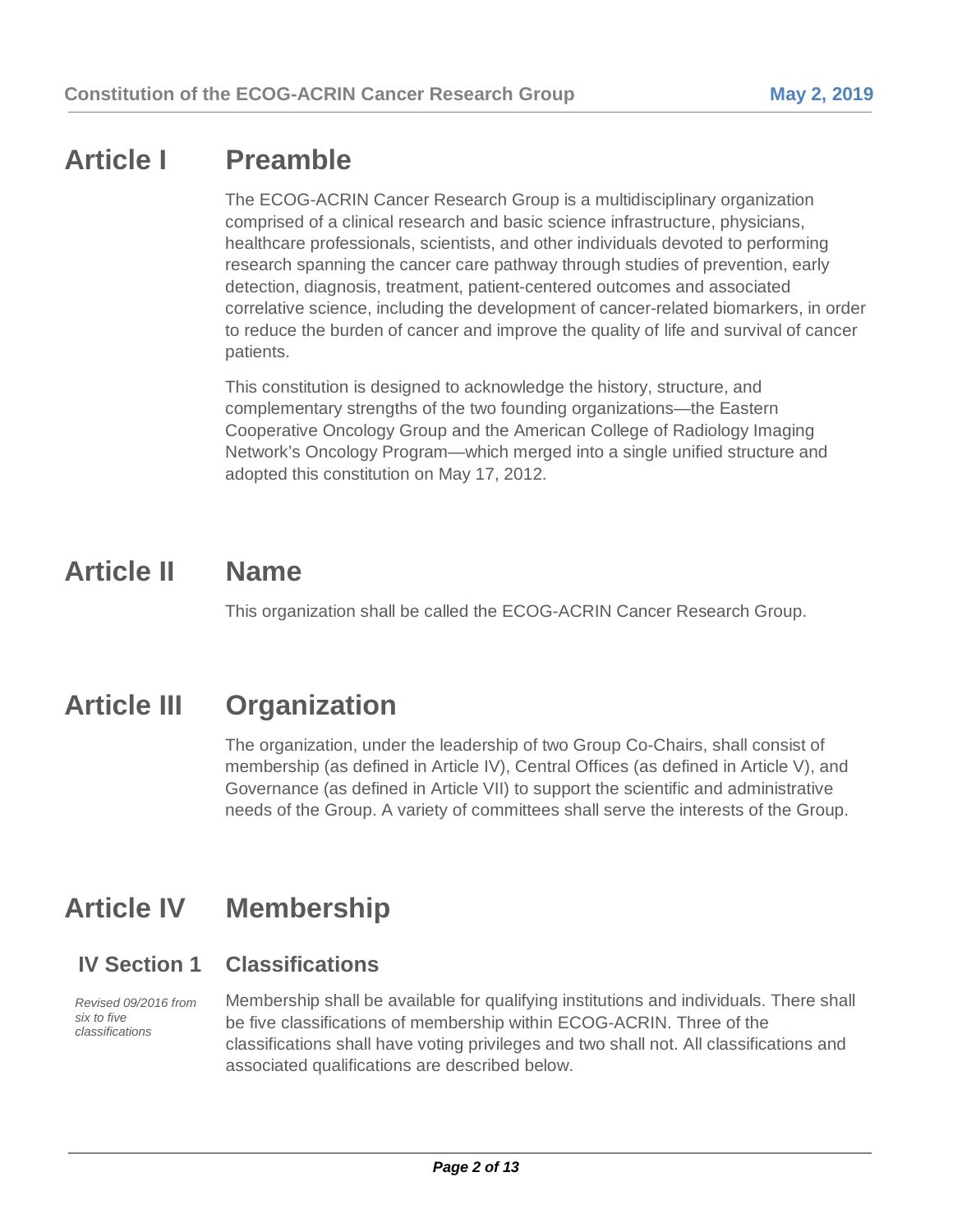#### **IV Section 2 Classifications with Voting Privileges**

*Revised 09/2016 to replace outdated terminology* 

Member classifications with voting privileges are listed below. Voting privileges shall be defined in Article IV Section 5. An institution shall be defined in Article IV Section 6. Qualifications and general criteria for these classifications shall be defined fully in the Group membership policies and procedures manual.

- 1. **Standing Member**: An institution that provides scientific leadership to ECOG-ACRIN through the expertise of its investigator(s) and participates in all ECOG-ACRIN studies aligned with its scientific interests. Qualifications for becoming a Standing Member shall be defined further by metrics related to accrual and scientific contributions of its investigator(s), such as committee chairmanship, core laboratory direction, or unique correlative analytic capability. Standing Members are expected to include Lead Academic Participating Sites (LAPS), other academic-based institutions, and NCI Community Oncology Research Programs (NCORPs). A Standing Member's network shall be defined as the Standing Member institution plus all of its affiliated programs or components.
- 2. **Scientific Member**: An institution that provides scientific leadership to ECOG-ACRIN through the expertise of its investigator(s) and participates in selected ECOG-ACRIN studies aligned with its scientific interests. Qualifications for becoming a Scientific Member shall be defined further by metrics related to accrual and scientific contributions of its investigator(s), such as committee chairmanship, core laboratory direction, or unique correlative analytic capability. A Scientific Member cannot simultaneously be a Standing Member
- 3. **Affiliate Member**: An institution (other than an NCORP or NCORP component) that is responsible to a Standing Member. Affiliate Members are generally community-based practices, but the category does include academically-oriented institutions that are neither a Standing Member nor a Scientific Member. The Affiliate Member classification is represented by a single vote.

#### **IV Section 3 Classifications without Voting Privileges**

*Revised 09/2016 to delete Associate Member (no longer applicable in NCTN) and replace outdated terminology* 

Member classifications without voting privileges are listed below. Voting privileges shall be defined in Article IV Section 5. An institution shall be defined in Article IV Section 6. Qualifications and general criteria for these classifications shall be defined fully in the Group membership policies and procedures manual.

- 1. **Special Participant**: An individual or institution that participates in a selected aspect of ECOG-ACRIN activities. Special Participants are responsible to the Group Co-Chairs or their designee(s) through arrangements defined by contractual agreement.
- 2. **Consultant**: An individual or institution that provides advice and service to the Group but does not accrue to ECOG-ACRIN trials. Consultants are responsible to the Group Co-Chairs or their designee(s) through arrangements defined by contractual agreement.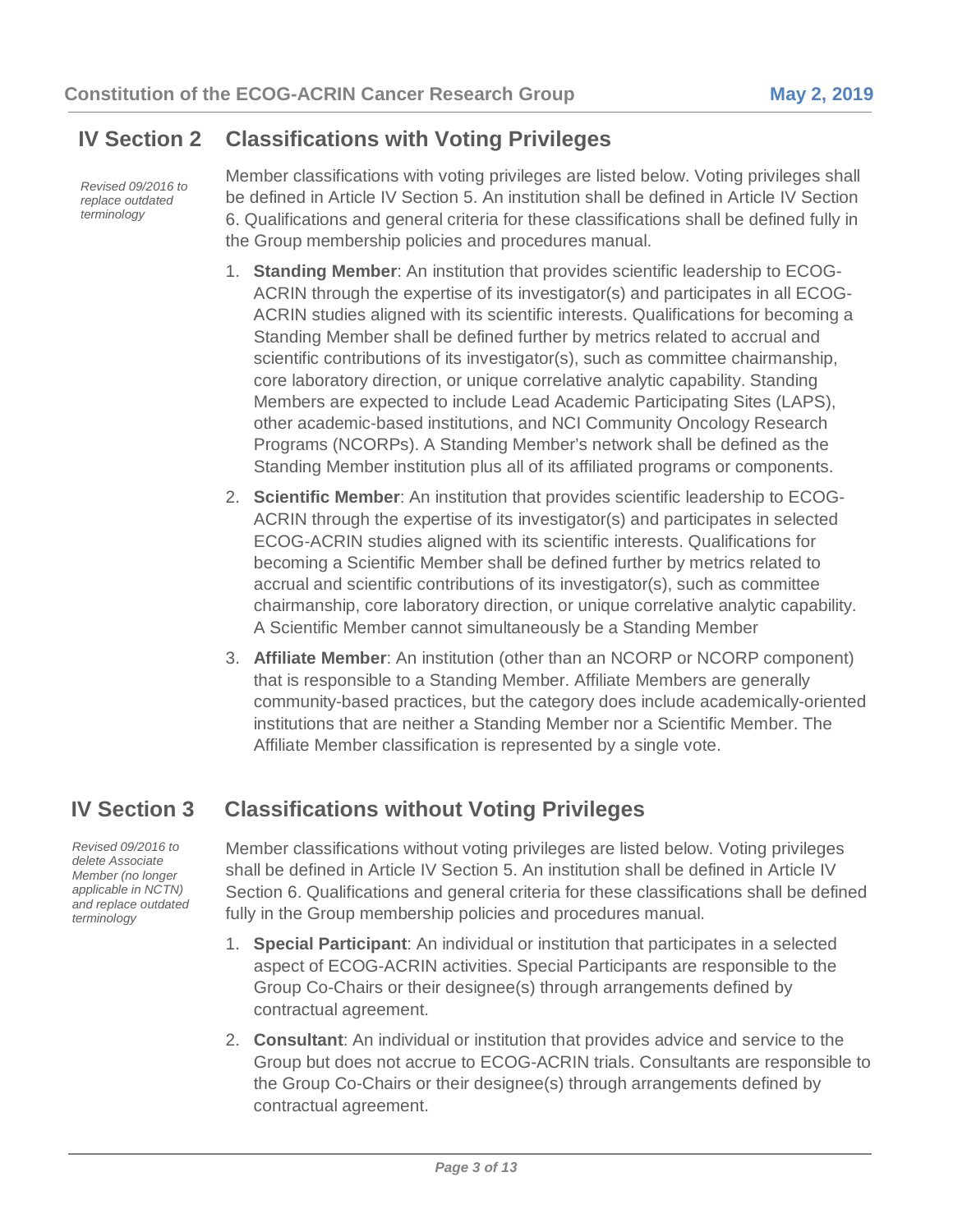#### **IV Section 4 Provisional Status**

An institution that applies for membership in ECOG-ACRIN is, if accepted, usually accepted as a Provisional Member. Status of incoming members is provisional for a period of two years from the date of approval.

#### **IV Section 5 Voting Privileges**

*Revised 09/2016 to clarify which institutions are eligible to have voting privileges*

*Revised 05/2019 to establish merit-based voting privileges for NCORP sites* 

Academic-based Standing Members and Scientific Members shall each have a single vote in the Principal Investigator Committee (Article VII, Section 6). Communitybased NCORP program sites will be allocated votes in the Principal Investigator Committee guided by the merit-based institutional evaluations process. The Affiliate Member classification shall carry a single vote, to be cast by one individual nominated by Affiliate Members and elected by the Principal Investigator Committee.

### **IV Section 6 Institution**

*Revised 09/2016 to replace outdated terminology* 

An institution is defined as any academic program, hospital, health system, or consortium, including but not limited to a NCI-designated Lead Academic Performance Site (LAPS), other academic-based institution, NCI Community Oncology Research Program (NCORP), or other community-based program or component. An institution may be associated with any of the membership classifications and may participate in the activities of the Group after all regulatory and ECOG-ACRIN requirements have been fulfilled.

#### **IV Section 7 Individual Investigator**

An individual investigator is defined as any physician or research scientist who is associated with any of the membership classifications and participates in the activities of the Group after all regulatory and ECOG-ACRIN requirements have been fulfilled.

#### **IV Section 8 Principal Investigator**

*Revised 09/2016 to clarify the term applies to Standing and Scientific Members*

A principal investigator is defined as any individual investigator who has been designated by their Standing Member or Scientific Member institution to be responsible for the conduct of Group activities within that institution.

#### **IV Section 9 Suspension or Termination of an Individual Investigator**

The Group Co-Chairs may temporarily suspend an individual investigator from all ECOG-ACRIN activities for due cause. "Due cause" is defined in the Group membership policies and procedures manual. This action must be ratified by the Principal Investigator Committee (Article VII, Section 6) within one month after notifying the individual investigator of said suspension. An ad hoc Subcommittee of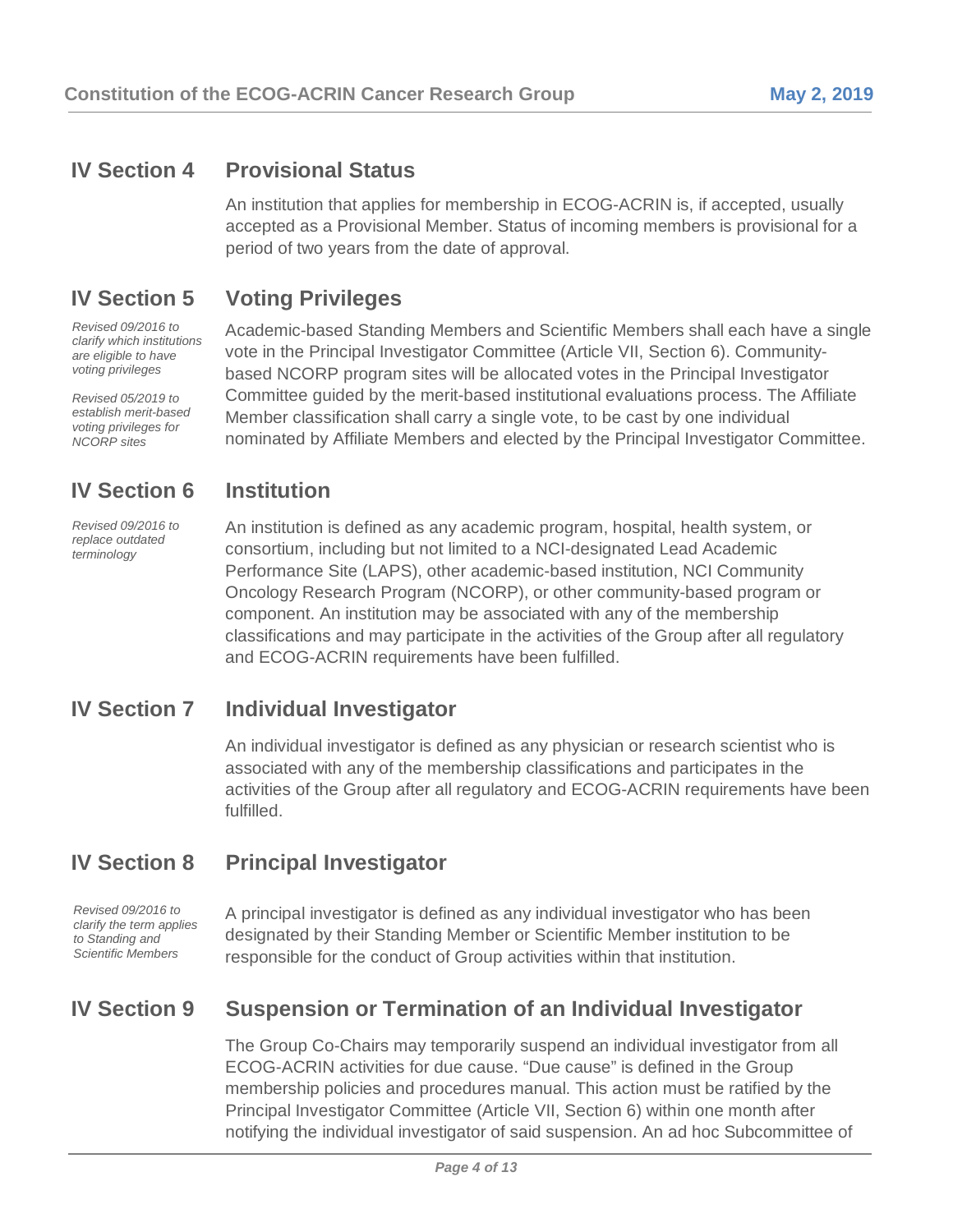the Principal Investigator Committee shall be appointed by the Group Co-Chairs to investigate the nature of the charges, allow testimony from the individual investigator (if requested), and recommend an action to the full Principal Investigator Committee within 90 days. Any action must be approved by a two-thirds vote of the Principal Investigator Committee and shall range from reinstatement to dismissal from ECOG-ACRIN.

In addition, within his/her network, a principal investigator may suspend/dismiss an individual investigator for due cause. The Group Co-Chairs must be notified of any such action.

## **Article V Central Offices**

### **V Section 1 Group Operations**

*Revised 09/2016 to list Operations Center first and replace outdated terminology*

The ECOG-ACRIN Medical Research Foundation (Foundation) shall be the primary grantee organization of the NCI National Clinical Trials Network Group Operations Center U10 grant to ECOG-ACRIN, the NCORP Research Base grant, and all other grants awarded to, or held with, the Group. The Foundation shall be responsible for developing and maintaining the Group operational infrastructure.

Group operations shall be supported by a permanent operational infrastructure that shall not change with the election of new Group Co-Chairs. The operational infrastructure may include multiple organizations; however, it shall operate in a coordinated fashion under a unified management structure and a single set of policies and standard operating procedures to support the efficient operations of the entire Group. The Operations Center may include offices to support the Group Co-Chairs.

#### **V Section 2 Statistical Center**

*Revised 09/2016 to change title to Group Statistician (from Group Co-Statistician), and make organizational construct consistent with Operations Center*

The institutions that are the recipients of the NCI National Clinical Trials Network Statistical Center U10 grant to ECOG-ACRIN shall host the Statistical Center for the Group. The Statistical Center may include multiple organizations; however, it shall operate in a coordinated fashion under a unified management structure and a single set of policies and standard operating procedures to support data management and biostatistical analysis across the Group.

The Statistical Center shall be led by the Co-Principal Investigators for the statistics and data management grant awardees, hereafter referred to as the Group Statisticians. The Group Statisticians and/or their designee(s) shall have responsibility for the data processing and analysis of all Group studies and shall participate in all activities of the Group that involve the planning, implementation, and analysis of studies.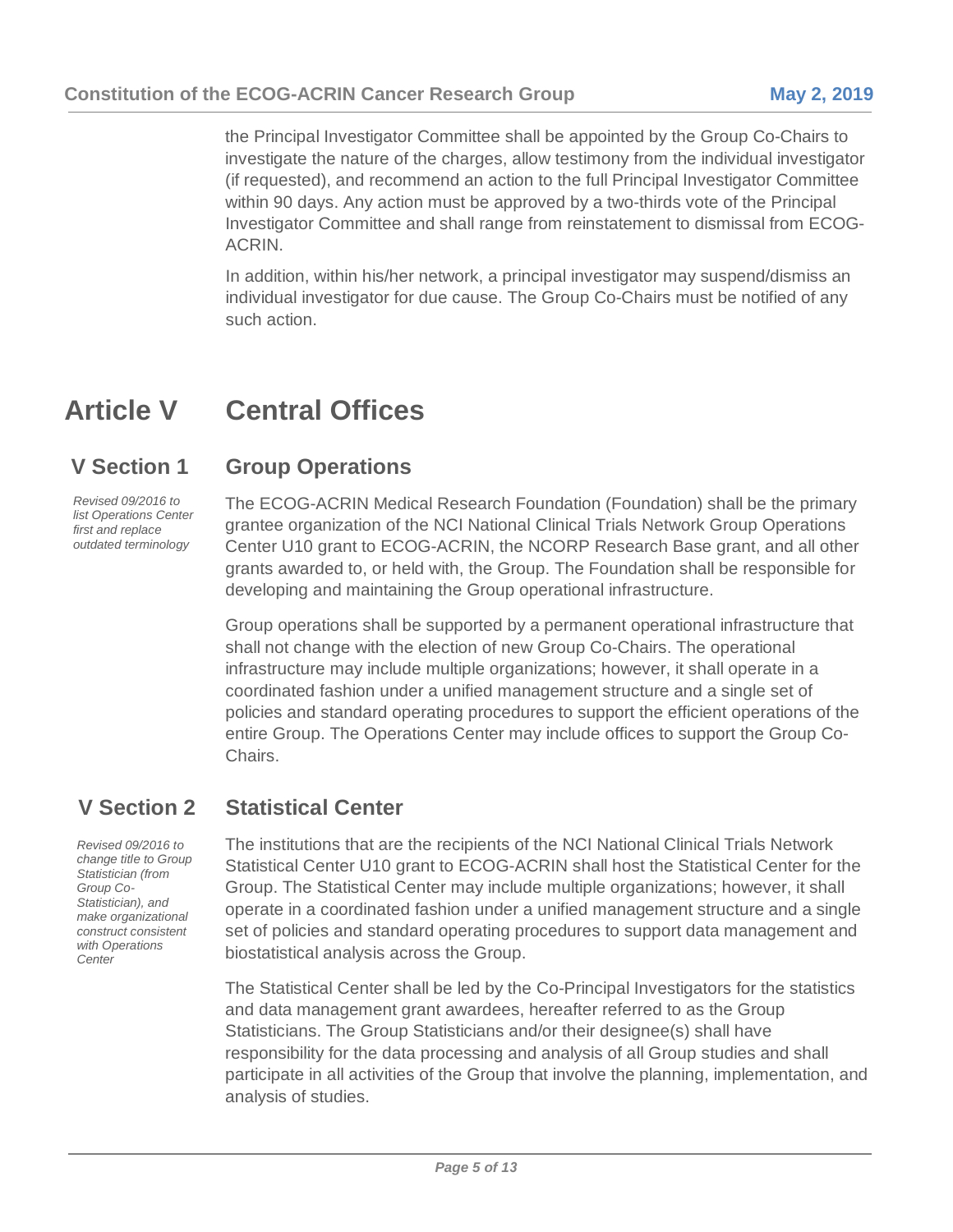## **Article VI Committees**

#### **VI Section 1 Committee Structure**

ECOG-ACRIN Committees shall consist of Scientific and Administrative Committees necessary to fulfill the mission of ECOG-ACRIN. Committees may be formed, restructured, or disbanded by the Group Co-Chairs, with the approval of the Principal Investigator Committee (Article VII, Section 6).

#### **VI Section 2 Committee Chairs**

With the exception of the Nominating Committee, chairs and co-chairs of the committees shall be appointed by the Group Co-Chairs, who shall also determine their term of office.

## **Article VII Governance**

*Revised 09/2016 to add general description of governance* 

There shall be two Group Co-Chairs who shall lead the Group and oversee its governance. The Group Co-Chairs shall be supported by executive leaders, appointed at the Group Co-Chairs' discretion. Governance shall be distributed between the Principal Investigator Committee and the Executive Committee. Each committee shall have distinct responsibilities and voting powers. These entities are defined below.

## **VII Section 1 Group Co-Chairs**

*Revised 09/2016 to establish staggered timing of elections, further define terms of service, specify timing of service in relation to federal funding cycles, and define ratification in Section 1 Item 1 to require a majority*

- 1. **Alignment with National Cancer Institute Funding**: The Group shall be chaired by two individuals who are the Co-Principal Investigators of the NCI National Clinical Trials Network Group Operations Center U10 grant to ECOG-ACRIN (NCTN Operations Center U10 grant), hereinafter known as the Group Co-Chairs. One Group Co-Chair shall serve as the Contact Principal Investigator required in the NCTN Operations Center U10 grant. This individual shall have primary signature authority for the grant. S/he shall be selected by mutual agreement of the Group Co-Chairs. If the Group Co-Chairs are unable to come to an agreement on this designation, the Nominating Committee shall propose a designation, which shall be subject to ratification by a majority vote of the eligible Principal Investigator Committee members.
- 2. **Professional Qualifications**: One Group Co-Chair shall have experience practicing among the cancer treatment-related disciplines (e.g. medical oncology, surgical oncology, radiation oncology, or pathology), and the other Group Co-Chair shall have experience practicing within an imaging-based discipline.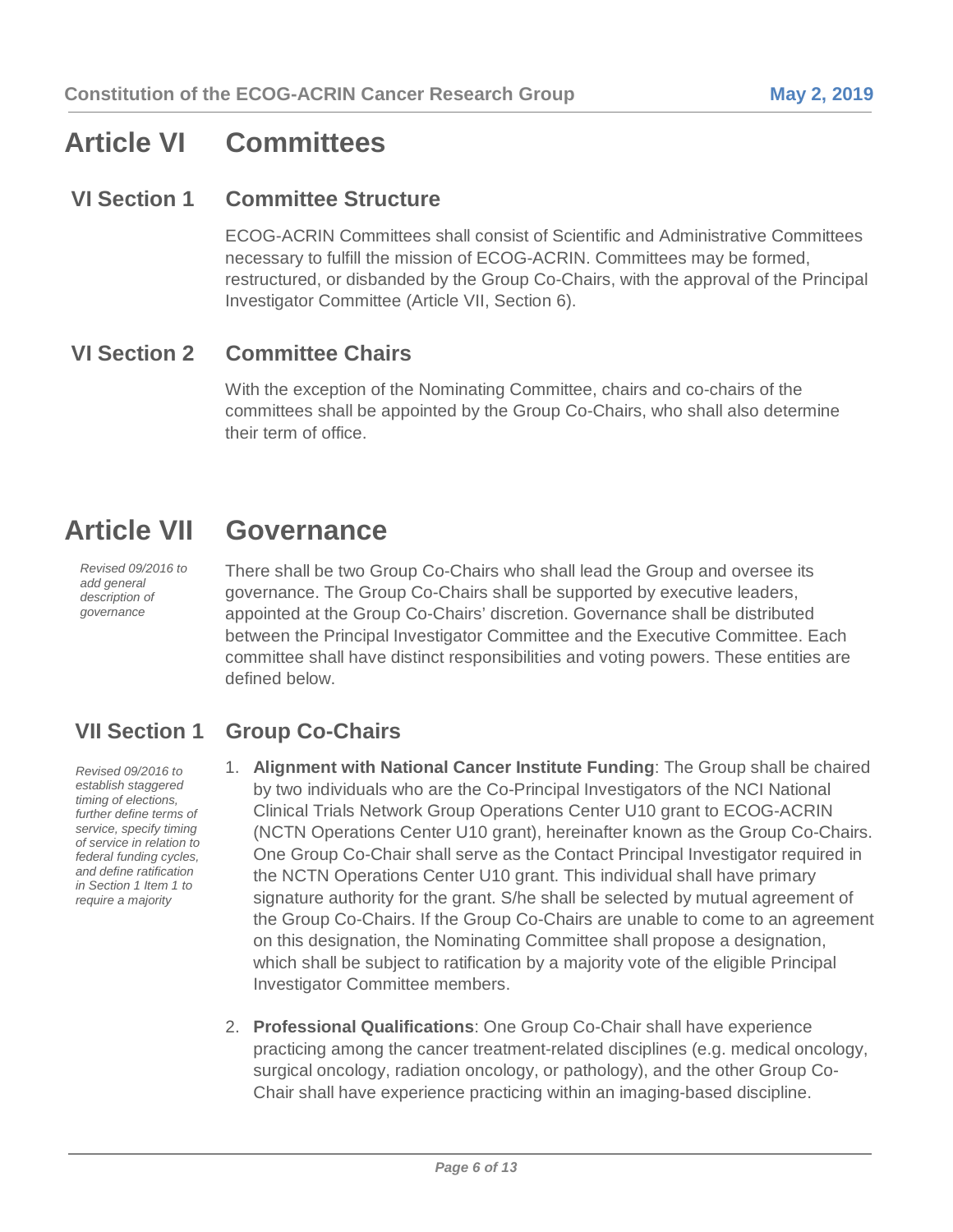Qualifications shall be defined fully in the Group operations policies and procedures manual.

- 3. **Staggered Elections and Terms of Office**: Group Co-Chairs shall be elected by the Principal Investigator Committee (Article IX Section 3). Under ordinary circumstances, each Group Co-Chair shall be elected to, and expected to serve, for a ten-year term, which constitutes two consecutive cycles that are equal to and consistent with the NCTN Operations Center U10 grant cycle. However, there shall be no restrictions on terms of service for Group Co-Chairs. To maintain efficient operations across the entire Group, it is expected that both Group Co-Chairs shall not transition at the same time or within the same grant cycle.
- 4. **Shared Responsibility**: The Group Co-Chairs shall share responsibility for the efficient operation of the entire Group. They shall be the Co-Chairs and voting members of the Principal Investigator Committee and the Executive Committee, and *ex-officio* members of all other Group committees, with the exception of the Nominating Committee. The Group Co-Chairs shall convene and conduct the meetings of the Group and shall appoint individuals to appropriate positions for the effective management of the Group. They shall establish specific management responsibilities for each Group Co-Chair relative to his/her expertise and experience, by mutual agreement. This management plan shall be consistent with the required operational management plan outlined in the NCTN Operations Center U10 grant.

#### **VII Section 2 Group Co-Chair Elect**

*Revised 09/2016 to establish a Group Co-Chair succession plan* Under ordinary circumstances, a Group Co-Chair Elect shall be elected approximately two years prior to the effective date of a new NCTN Operations Center U10 grant cycle, to allow for a sufficient transition period. Immediately upon election to the position (Article IX, Section 4), the Group Co-Chair Elect shall participate fully in all activities being conducted by the Group Co-Chairs. S/he shall be named a Co-Principal Investigator for the upcoming NCTN Operations Office U10 grant submission, and shall be responsible for developing the grant submission, along with the Group Co-Chairs. The Group Co-Chair Elect shall transition into the role of Group Co-Chair and begin full responsibilities in that position on the effective date of the next NCTN Operations Center U10 grant cycle.

#### **VII Section 3 Vice Chair**

*Revised 09/2016 to clarify responsibilities of the position due to addition of Group Co-Chair Elect position (section renumbered)* A Vice Chair shall be appointed by the Group Co-Chairs and shall assist the Group Co-Chairs in all aspects of the management of the Group. The Vice Chair shall be a nonvoting member of the Principal Investigator Committee (Article VII, Section 6), unless the Vice Chair is also a principal investigator of a Standing Member or Scientific Member institution. The Vice Chair shall be a voting member of the Executive Committee (Article VII, Section 8) and an ex-officio member of all other Committees, with the exception of the Nominating Committee.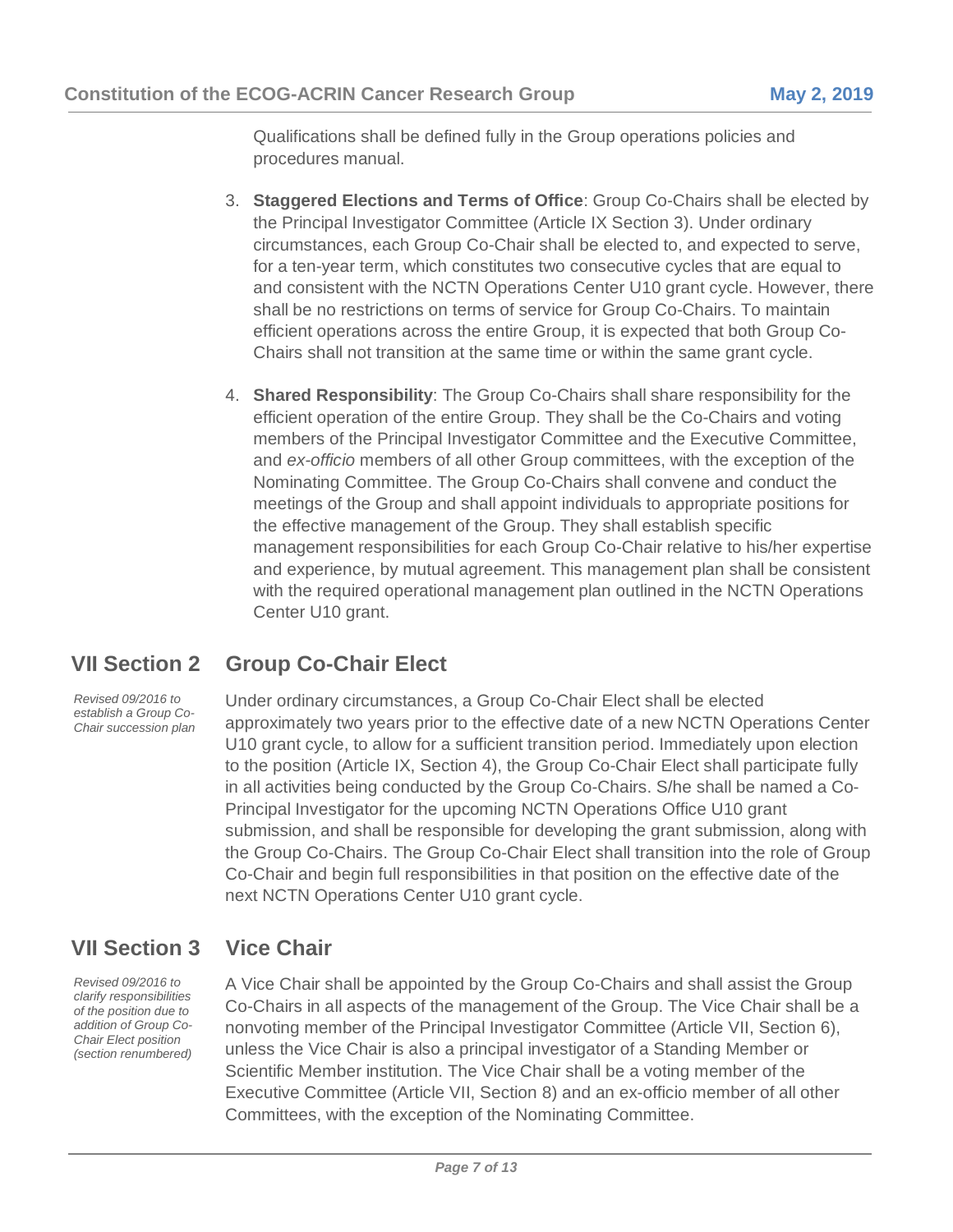If the Group is without an elected Group Co-Chair or Group Co-Chair Elect at any time, for any reason, including illness, the Vice Chair shall serve as Interim Group Co-Chair.

#### **VII Section 4 Group Statisticians**

#### *Revised 09/2016 to change title to Group Statistician and to replace outdated terminology (section renumbered)*

The Group Statisticians shall be appointed by the Group Co-Chairs, with the approval of the Principal Investigator Committee (Article VII, Section 6). There shall be two Group Statisticians, who shall function as Co-Principal Investigators of the Statistical Center grant (Article V Section 2), one with a focus on imaging-based disciplines and the second with a focus on treatment studies. A Group Statistician may only be removed by a two-thirds vote of the Principal Investigator Committee and the concurrence of the Group Co-Chairs. The Group Statisticians shall serve as voting members of the Principal Investigator Committee and Executive Committee (Article VII, Section 8) and shall be ex-officio members of all ECOG-ACRIN committees, with the exception of the Nominating Committee.

#### **VII Section 5 Deputy Chairs**

*Revised 09/2016 (section renumbered)* A Deputy Chair for each of the three research programs (Cancer Control and Outcomes, Biomarker Sciences, and Therapeutic Studies) shall be appointed by the Group Co-Chairs. Each Deputy Chair shall be a voting member of the Executive Committee.

#### **VII Section 6 Principal Investigator Committee**

*Revised 09/2016 to replace outdated terminology, refine responsibilities, and clarify voting members (section renumbered)*

A Principal Investigator Committee shall be formed from the membership. Each Standing Member and Scientific Member shall designate a principal investigator who shall be responsible for the conduct of Group activities within that program. This person shall serve on the Principal Investigator Committee and shall cast the member institution's single vote, provided the institution and Individual Investigator are members in good standing. The Affiliate Member classification shall have a single vote on the Principal Investigator Committee, to be cast by a person from an Affiliate Member institution.

The term of the members of the Principal Investigator Committee is unlimited. Individual Investigators shall serve on the Committee for as long as the member institution designates them as principal investigator, and provided that the institution remains in good standing (ie, achieves accrual metrics, passes an annual evaluation, and complies with a formal audit and quality control process).

The Group Co-Chairs shall co-chair the Principal Investigator Committee and shall each have a single vote. The Group Statisticians, as the Co-Principal Investigators for the Statistical Center grant, shall each have a single vote.

The Principal Investigator Committee shall have responsibility to:

• Approve designated principal investigators from member institutions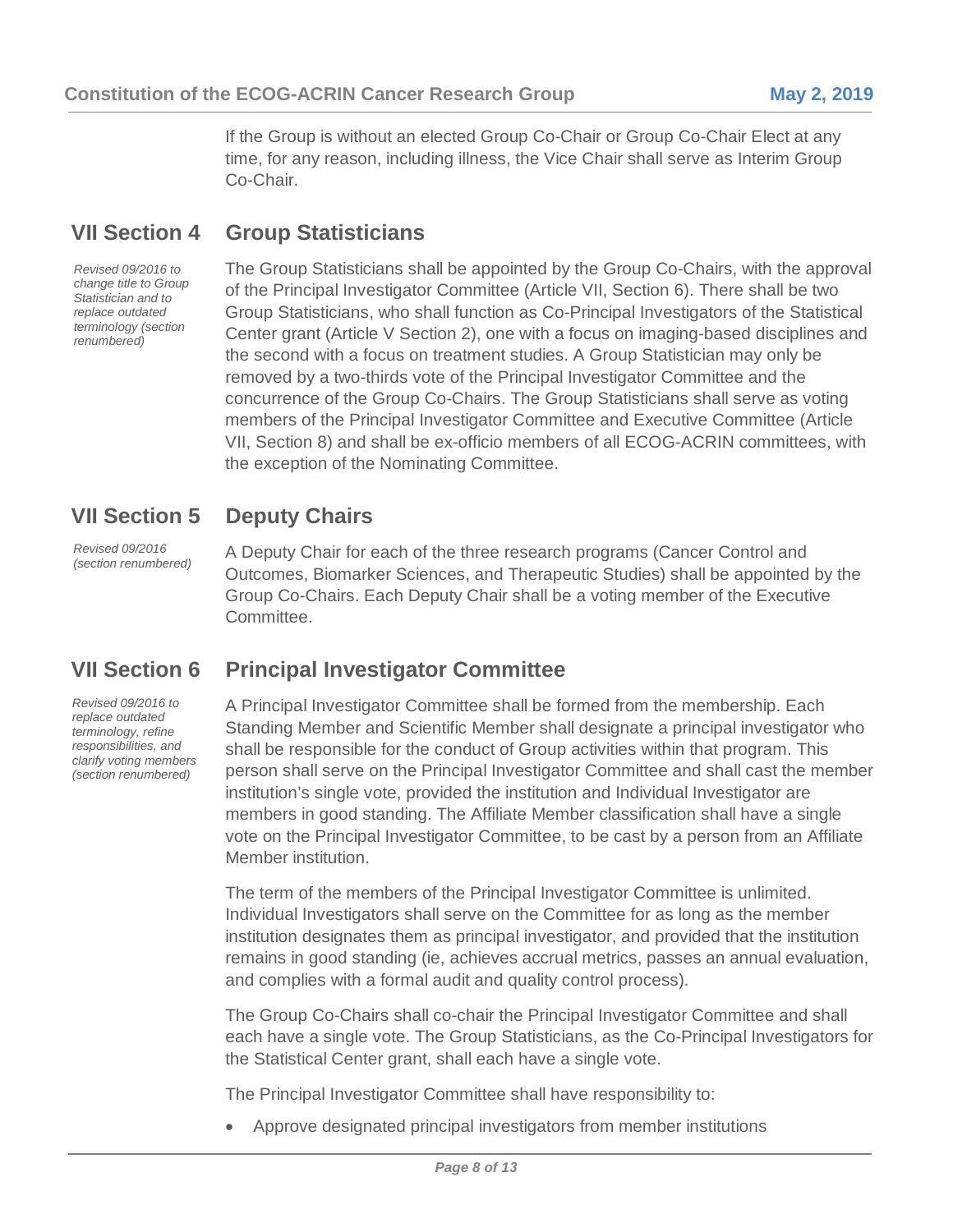- Participate in annual reviews of member institutions
- Approve Group policies
- Amend the constitution
- Elect a Nominating Committee every two years
- Elect Group Co-Chairs
- Recall Group Co-Chairs
- Approve new members
- Address other areas of Group activities, as requested by the Group Co-Chairs

The Principal Investigator Committee may create standing and ad-hoc committees to fulfill its responsibilities. Membership on such committees shall be drawn from the principal investigators and other constituencies of the Group.

#### **VII Section 7 Group Biorepositories Director(s)**

*Revised 09/2016 (section renumbered)* The Group Biorepositories shall be under the oversight of a Director, or set of Directors, to be appointed by the Group Co-Chairs, with the approval of the Principal Investigator Committee. The Group Biorepositories Director(s) shall be a voting member of the Executive Committee (Article VII, Section 8).

#### **VII Section 8 Executive Committee**

*Revised 09/2016 to replace outdated terminology, clarify leadership, remove Nominating Committee, and clarify voting members (section renumbered)*

An Executive Committee shall be formed with a minimum of 15 voting representatives. From the membership there shall be one representative each from the academic-based LAPS Standing Members, community-based NCORP Standing Members, Scientific Members, and Affiliate Members, as elected by the Principal Investigator Committee. The Group Co-Chairs shall co-chair the Executive Committee, and shall appoint voting members to represent other constituencies of the Group including, but not limited to, the Executive Officer, advocates, underserved populations, and research associates. All members of the Executive Committee shall be voting members.

The Executive Committee shall have responsibility to:

- Monitor the scientific and operational progress of the Group
- Oversee strategic planning, finances, resource allocation, and related matters
- Approve research concepts
- Create a slate of candidates for the Nominating Committee every two years
- Recommend topics for Principal Investigator Committee meeting agendas
- Resolve organizational issues that may arise from time to time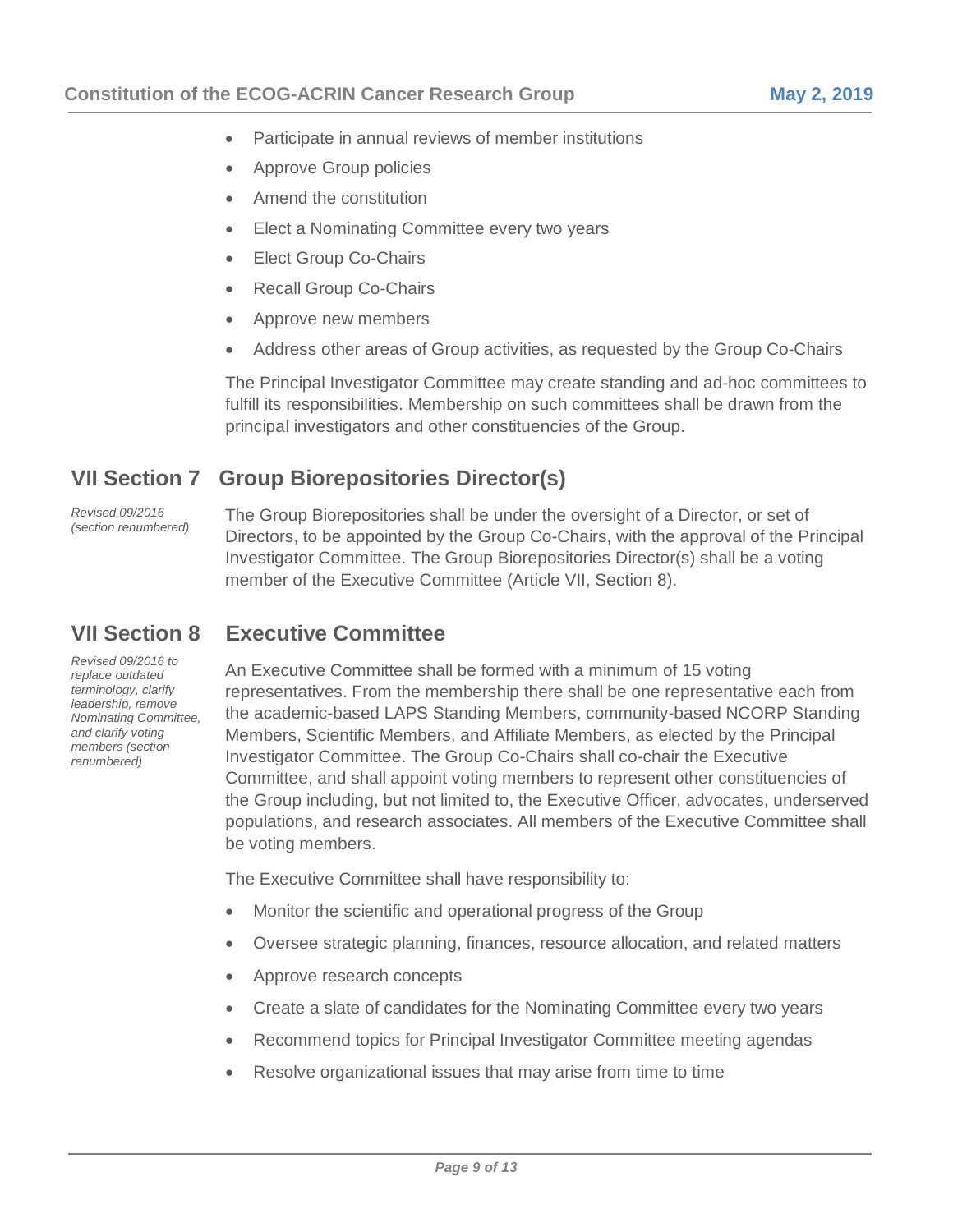## **Article VIII Meetings**

#### **VIII Section 1 Group**

Group meetings shall be held at least once a year. The Group Co-Chairs shall have the responsibility of determining the frequency and dates of Group meetings.

#### **VIII Section 2 Principal Investigator Committee**

At least one Principal Investigator Committee meeting shall be held annually. The Group Co-Chairs shall have the responsibility of determining the frequency and dates of these meetings.

#### **VIII Section 3 Executive Committee**

At least one Executive Committee meeting shall be held quarterly. The Group Co-Chairs shall have the responsibility of determining the frequency and dates of these meetings.

## **Article IX Elections and Recall**

#### **IX Section 1 Voting Eligibility in the Principal Investigator Committee**

*Revised 09/2016 to clarify voting eligibility*

In the Sections to follow, the definition of an eligible Principle Investigator (one who is eligible to vote in the Principal Investigator Committee) shall be as follows: the principal investigator is from an academic-based Standing Member or Scientific Member institution, or the investigator is from a community-based NCORP Standing Member program that has ongoing and long-standing involvement with the Group over multiple years. Principal investigators shall be eligible to vote, provided that the institution and individual are members in good standing. No institution or individual shall have more than one vote. A member from the Affiliate Member category shall be eligible to cast a single vote in that membership classification.

#### **IX Section 2 Nominating Committee**

*Revised 09/2016 to clarify scope of responsibility, explain independent process for selecting and vetting candidates for election slates, establish written professional qualification for the Group Co-Chair position, and replace outdated terminology,* The members of the Nominating Committee shall be elected by the Principal Investigator Committee from a slate of candidates proposed by the Executive Committee. This interaction between the two governance committees provides the Group with checks and balances within the election process. The Nominating Committee is entirely independent in its role to nominate and elect Group Co-Chairs. The seven-member Nominating Committee shall include two representatives from the academic-based Standing Members, two representatives from the community-based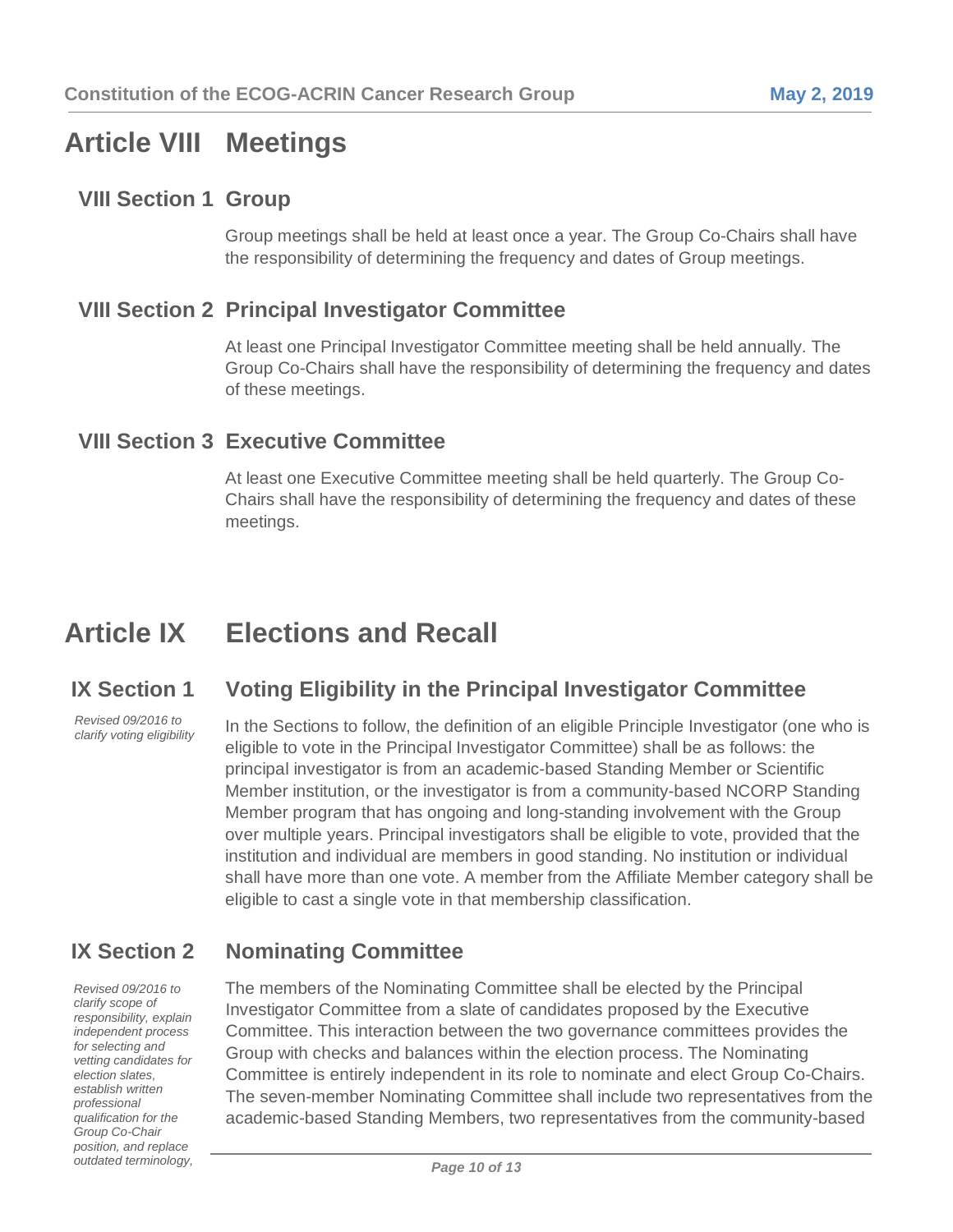Standing Members, two representatives from the Scientific Members, and one representative from the Affiliate Members.

The Nominating Committee shall select its own chair. At the appropriate times, the Committee shall be responsible for preparing the slate of candidates for Group Co-Chair elections and oversee the election process. In the case of recall of a Group Co-Chair, the Nominating Committee shall conduct a confidential investigation surrounding the indications for the motion to recall and shall decide whether to pursue the motion to recall (Article IX, Section 5).

The term of the Nominating Committee shall be two years or until a successor committee is elected.

#### **IX Section 3 Group Co-Chair Election Process**

*Revised 09/2016 to replace outdated terminology, remove implication that Group Co-Chairs transition at same time, clarify process, and move Group Co-Chair qualifications and terms of service to Article VII Section 1*

Prior to the election of a Group Co-Chair, the Nominating Committee in office at that time shall prepare a slate of candidates for the position (Article IX, Section 2), to present to the Principal Investigator Committee, either at a Principal Investigator Committee meeting, or electronically, if necessary. The committee shall solicit and vet candidates by its own process, adhering to an established set of professional qualifications for the Group Co-Chair positions that shall be defined fully in the Group operations policies and procedures manual. The election shall be held as soon as possible after the closing of nominations, either at a Principal Investigator Committee meeting or electronically. Each Group Co-Chair shall be elected by a majority vote of the eligible Principal Investigator Committee.

If any slate does not produce a winning candidate by majority vote in the first ballot, there shall be a second ballot, as required. The slate of candidates on the second ballot shall be the minimum number that between them gained at least a majority (as defined above) of the votes on the first ballot, utilizing a highest to lowest rank order.

If the second ballot does not yield a winning candidate, the Group Statisticians shall develop a third ballot on which each voting member shall rank each candidate in order of preference. The candidates with the best cumulative ranking shall be elected.

Voting for the Group Co-Chair shall be by secret ballot. The ballots shall be counted by the Chair of the Nominating Committee and witnessed by at least one member of the Nominating Committee.

#### **IX Section 4 Group Co-Chair Elect Election Process**

*Revised 09/2016 to add new section* 

If for any reason a current Group Co-Chair decides that it is in his/her best interest, or that of the Group, to decline to be considered as a candidate for the Group Co-Chair position for the upcoming grant cycle, he/she shall notify the Nominating Committee and the Principal Investigator Committee in writing. Immediately upon receipt of this notification, the Nominating Committee shall prepare a slate of candidates for the Principal Investigator Committee to elect, by majority vote, a Group Co-Chair Elect, to serve in an *ex officio* capacity along with the Group Co-Chairs for a duration to be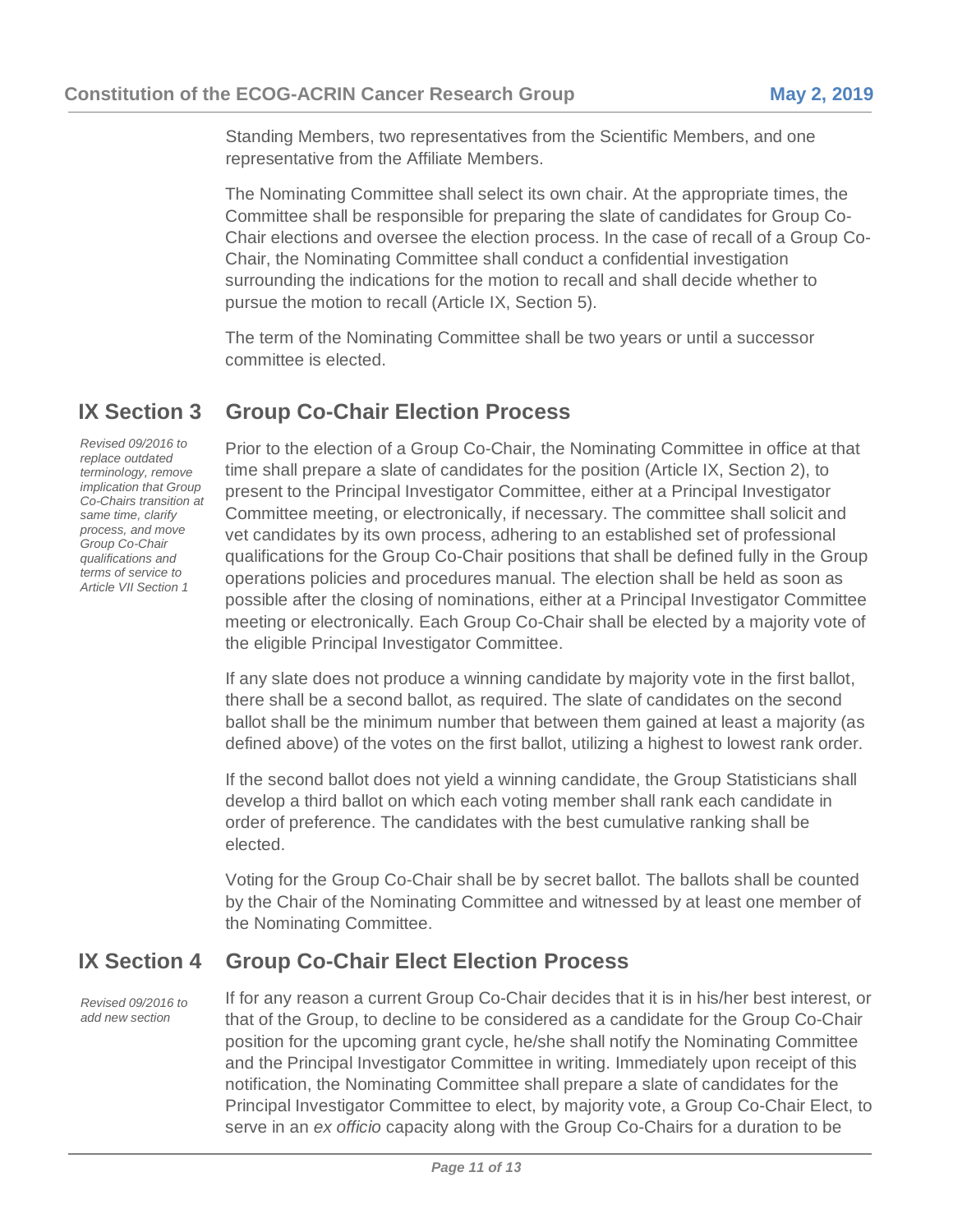determined in collaboration with the Nominating Committee. The Group Co-Chair Elect shall be nominated according to the same process for nominating Group Co-Chairs (Article IX, Sections 2 and 3). The professional qualifications for candidates to the Group Co-Chair Elect position shall be the same as those for Group Co-Chairs (Article VII, Section 1 and Group operations policies and procedures manual).

## **IX Section 5 Group Co-Chair Recall**

*Revised 09/2016 to separate existing text into new section* 

The Group Co-Chairs shall each be subject to recall by a two-thirds vote of the eligible Principal Investigator Committee members. A motion for recall can be proposed by any Principal Investigator eligible to vote and seconded by another Principal Investigator with voting privileges. The motion must be made in writing to the Chair of the Nominating Committee currently in office. The Chair of the Nominating Committee shall send a copy of the letter to the Group Co-Chair, who shall respond in writing to the Chair of the Nominating Committee within 60 days. The Nominating Committee shall conduct a confidential investigation. If a majority of the Nominating Committee finds reason to pursue this motion, the Chair of the Nominating Committee shall call for and chair a special meeting of the Principal Investigators to discuss the motion. The motion to hold a recall ballot must be approved by a majority vote of the Principal Investigator Committee. A closed ballot shall be held at the meeting. A two-thirds vote for recall shall be required and shall become effective immediately.

#### **IX Section 6 Succession after Recall**

#### *Revised 09/2016 to separate existing text into new section and clarify instances when a Group Co-Chair Elect in in place (section renumbered)*

The Vice Chair shall serve as Interim Group Co-Chair, and a special election shall be held to elect a new Group Co-Chair. The nomination/election process for a new Group Co-Chair shall begin immediately. In the event that a group Co-Chair Elect has already been elected, the Group Co-Chair Elect shall become the Group Co-Chair, effective immediately.

#### **IX Section 7 Succession after Vacancy**

*Revised 09/2016 to separate existing text into new section and clarify instances when a Group Co-Chair Elect in in place (section renumbered)*

If a Group Co-Chair becomes unable to complete his or her elected term, the Vice Chair shall serve as Acting Group Co-Chair and shall immediately initiate the nomination/election process to elect a new Group Co-Chair. In the event that a group Co-Chair Elect has already been elected, the Group Co-Chair Elect shall become the Group Co-Chair, effective immediately.